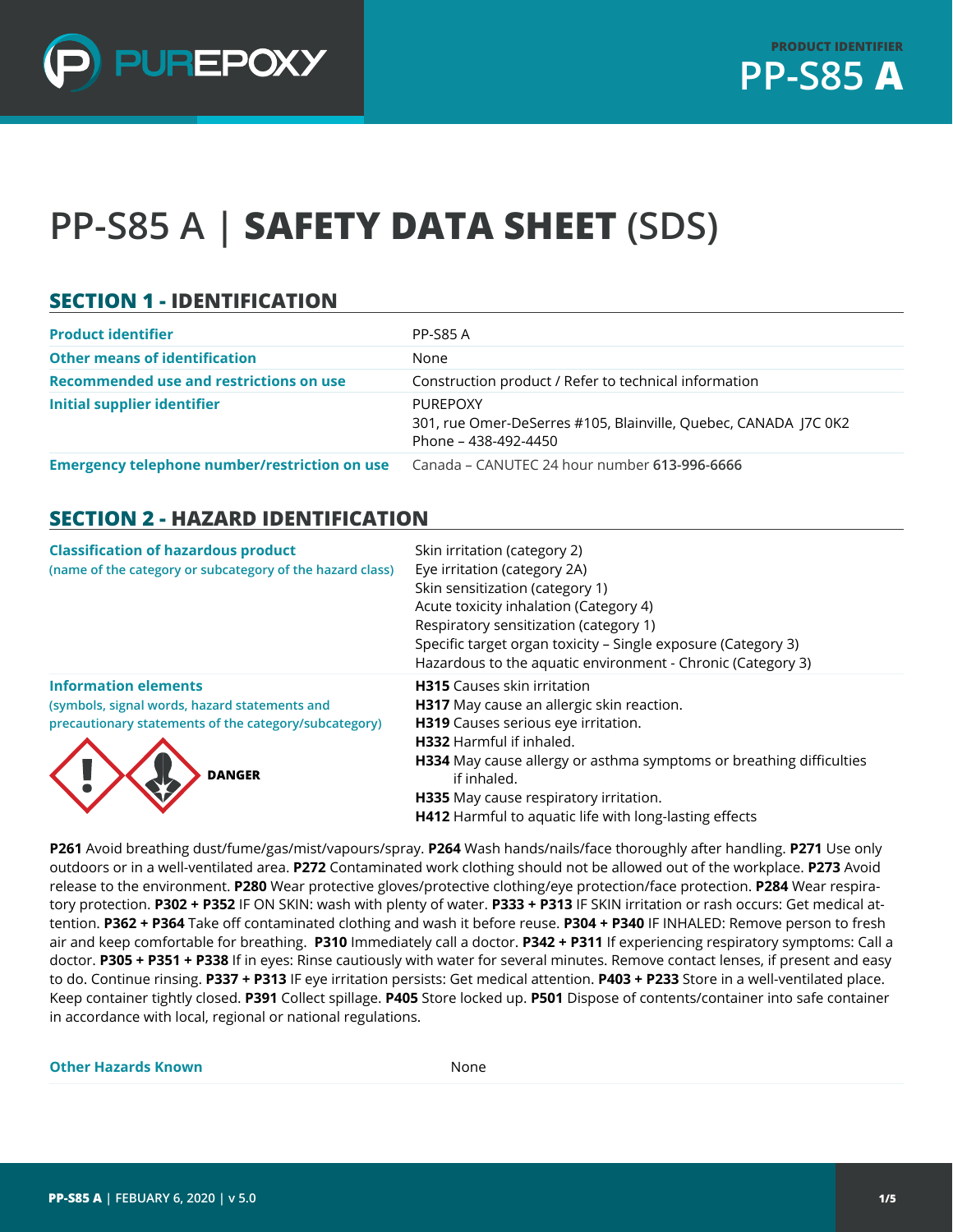# **SECTION 3 - COMPOSITION/INFORMATION ON INGREDIENTS**

| <b>Chemical name (common name/synonyms)</b> | <b>CAS NUMBER or other</b> | <b>Concentration (%)</b> |
|---------------------------------------------|----------------------------|--------------------------|
| Cycloaliphatic diamine                      | 136210-30-5                | 25-50                    |
| Cycloaliphatic diamine                      | 136210-32-7                | 25-50                    |
| 4-methyl-1,3-dioxolane-2-one                | 108-32-7                   | $1 - 10$                 |

**All ingredients are listed according to OSHA (29 CFR).**

**\* Statement - This safety data sheet provides concentration range(s) instead of the actual concentration(s) considered trade secret(s).**

#### **SECTION 4 - FIRST AID MEASURES**

| <b>Inhalation</b>           |                                                                                                                                                                              | IF INHALED: Remove person to fresh air and keep comfortable for breathing. Immediately call a doctor.                                                                                                                                                                                                                                           |
|-----------------------------|------------------------------------------------------------------------------------------------------------------------------------------------------------------------------|-------------------------------------------------------------------------------------------------------------------------------------------------------------------------------------------------------------------------------------------------------------------------------------------------------------------------------------------------|
| <b>Ingestion</b>            | if you feel unwell.                                                                                                                                                          | IF SWALLOWED: Rinse mouth. Do NOT induce vomiting. NEVER give anything by mouth if victim is rapidly losing<br>consciousness, or is unconscious or convulsing. Rinse mouth thoroughly with water. Have victim drink two<br>glasses of water. If vomiting occurs naturally, have victim lean forward to reduce risk of aspiration. Call a doctor |
| <b>Skin contact</b>         | IF ON SKIN: wash with plenty of water (15-20 minutes). IF SKIN irritation or rash occurs: Get medical attention.<br>Take off contaminated clothing and wash it before reuse. |                                                                                                                                                                                                                                                                                                                                                 |
| <b>Eye contact</b>          | to do. Continue rinsing.                                                                                                                                                     | IF IN EYES, Rinse cautiously with water for several minutes (15-20). Remove contact lenses, if present and easy                                                                                                                                                                                                                                 |
| (acute and delayed)         | <b>Most important symptoms and effects</b>                                                                                                                                   | Causes severe skin, respiratory or digestive tract burns and eye damage.                                                                                                                                                                                                                                                                        |
| attention/special treatment | Indication of immediate medical                                                                                                                                              | In all cases, call a doctor. Do not forget this document.                                                                                                                                                                                                                                                                                       |

# **SECTION 5 - FIREFIGHTING MEASURES**

| <b>Specific hazards of the hazardous</b><br><b>product</b> (hazardous combustion products) | Carbon oxides and other irritant/toxic gases and fumes.                                                                                                                                                                                                                                                                                                                                                                                                                     |
|--------------------------------------------------------------------------------------------|-----------------------------------------------------------------------------------------------------------------------------------------------------------------------------------------------------------------------------------------------------------------------------------------------------------------------------------------------------------------------------------------------------------------------------------------------------------------------------|
| <b>Suitable and unsuitable</b><br>extinguishing media                                      | In case of fire: Use carbon dioxide, chemical powder agent and appropriate foam to<br>extinguish surrounding products.                                                                                                                                                                                                                                                                                                                                                      |
| <b>Special protective equipment</b><br>and precautions for fire-fighters                   | During a fire, irritating/toxic smoke and fumes may be generated. Do not enter fire<br>area without proper protection. Firefighters should wear proper protective equipment<br>and self-contained breathing apparatus with full facepiece. Shield personnel to protect<br>from venting, rupturing or bursting cans. Move containers from fire area if it can be<br>done without risk. Water spray may be useful in cooling equipment and cans exposed<br>to heat and flame. |

### **SECTION 6 - ACCIDENTAL RELEASE MEASURES**

| <b>Personal precautions,</b>                                    | Absorb spillage to prevent material-damage. Restrict access to area until completion of                                                                                                                                                                                                                                                                                  |
|-----------------------------------------------------------------|--------------------------------------------------------------------------------------------------------------------------------------------------------------------------------------------------------------------------------------------------------------------------------------------------------------------------------------------------------------------------|
| protective equipment                                            | clean-up. Ensure clean-up is conducted by trained personnel only. All persons dealing                                                                                                                                                                                                                                                                                    |
| and emergency procedures                                        | with clean-up should wear the appropriate protective equipment (See Section 8).                                                                                                                                                                                                                                                                                          |
| <b>Methods and materials for</b><br>containment and cleaning up | Ventilate area of release. Stop the leak if it can be done safely. Contain and absorb any<br>spilled liquid concentrate with inert absorbent material, then place material into a<br>container for later disposal (see Section 13). Contaminated absorbent material may pose<br>the same hazards as the spilled product. Notify the appropriate authorities as required. |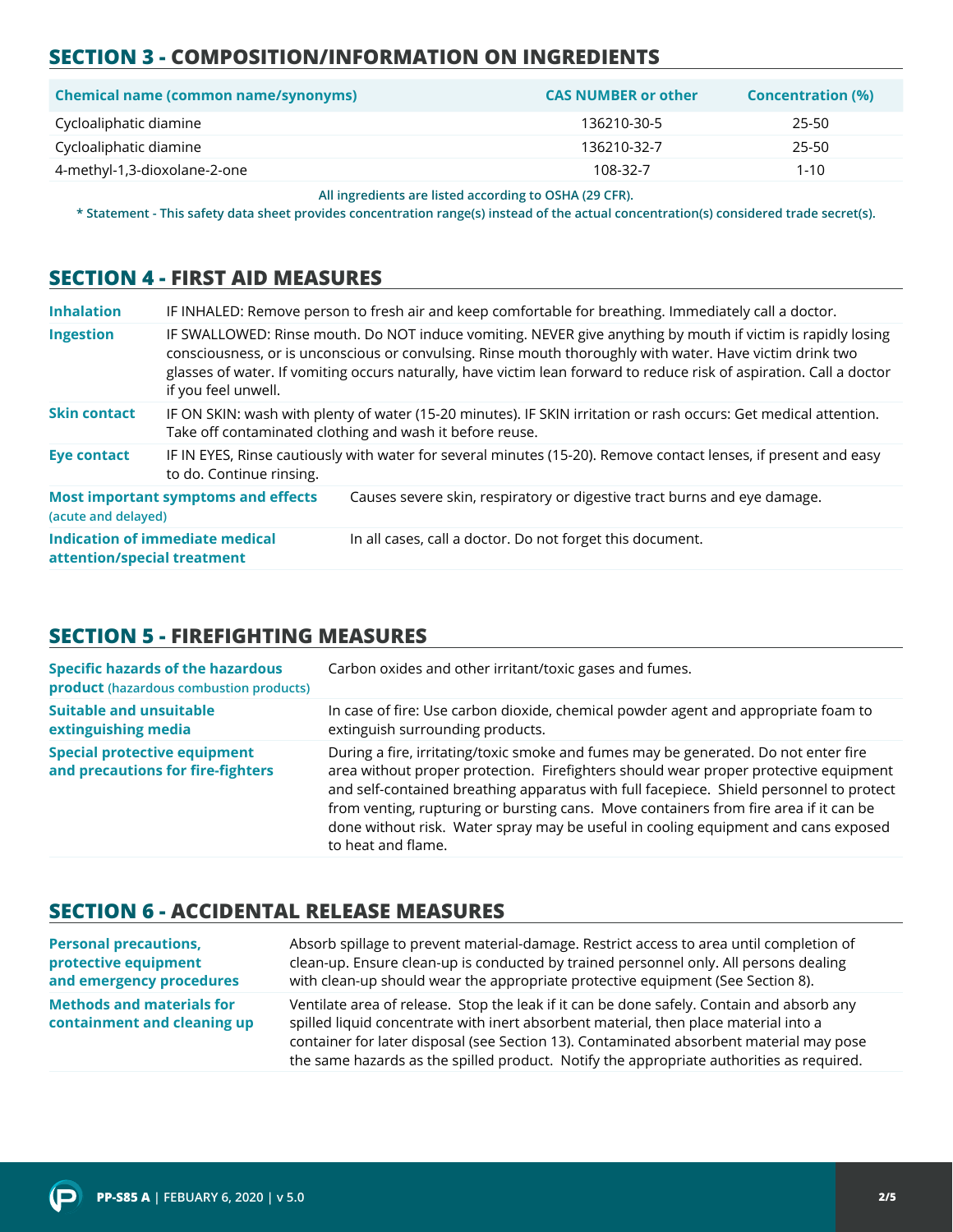### **SECTION 7 - HANDLING AND STORAGE**

| <b>Precautions for</b><br>safe handling                                             | Wear protective gloves/ protective clothing/ eye protection/ face protection.                                                                                                                                                                                                                                                                                                                                                                                                                                                                                                                                                                                                                                                                                                  |  |
|-------------------------------------------------------------------------------------|--------------------------------------------------------------------------------------------------------------------------------------------------------------------------------------------------------------------------------------------------------------------------------------------------------------------------------------------------------------------------------------------------------------------------------------------------------------------------------------------------------------------------------------------------------------------------------------------------------------------------------------------------------------------------------------------------------------------------------------------------------------------------------|--|
|                                                                                     | Before handling, it is very important that engineering controls are operating, and that protective equipment<br>requirements and personal hygiene measures are being followed. People working with this chemical should<br>be properly trained regarding its hazards and its safe use. Inspect containers for leaks before handling.<br>Label containers appropriately. Ensure proper ventilation. Avoid breathing dust/fume/gas/mist/vapours/<br>spray. Avoid contact with eyes, skin and clothing. Keep away from heat, sparks and flame. Avoid generating<br>high concentrations of dusts, vapours or mists. Keep away from incompatible materials (Section 10). Keep<br>containers closed when not in use. Empty containers are always dangerous. Refer also to Section 8. |  |
| <b>Conditions for</b><br>safe storage,<br>including any<br><i>incompatibilities</i> | Store in a well-ventilated place. Keep container tightly closed. Keep cool. Store locked up. Store away from<br>incompatible materials (Section 10). Inspect all incoming containers to make sure they are properly labelled<br>and not damaged. Storage area should be clearly identified, clear of obstruction and accessible only to<br>trained personnel. Inspect periodically for damage or leaks.                                                                                                                                                                                                                                                                                                                                                                        |  |

#### **SECTION 8 - EXPOSURE CONTROLS/PERSONAL PROTECTION**

| <b>Control Parameters (biological</b><br>limit values or exposure limit values<br>and source of those values) | Exposure limits: None;                                                                                                                                                                                                                                                                                                                                                                                                                                                                                                                                                                                                                                              |
|---------------------------------------------------------------------------------------------------------------|---------------------------------------------------------------------------------------------------------------------------------------------------------------------------------------------------------------------------------------------------------------------------------------------------------------------------------------------------------------------------------------------------------------------------------------------------------------------------------------------------------------------------------------------------------------------------------------------------------------------------------------------------------------------|
| <b>Appropriate</b><br>engineering controls                                                                    | Use under well-ventilated conditions. Local exhaust ventilation system is recommended to<br>maintain concentrations of contaminants below exposure limits. Make emergency eyewash<br>stations, safety/quick-drench showers, and washing facilities available in work area.                                                                                                                                                                                                                                                                                                                                                                                          |
| <b>Individual protection</b><br>measures/personal<br>protective equipment                                     | Respiratory protection is required if the concentrations are higher than the exposure limits.<br>Use a NIOSH approved respirators if the exposure limits are unknown. Chemically protective<br>gloves (impervious), and other protective clothing to prevent prolonged or repeated skin<br>contact, must be worn during all handling operations. Wear protective chemical splash goggles<br>to prevent mists from entering the eyes. Wash hands/nails/face thoroughly after handling. Do<br>not eat, drink or smoke when using this product. Practice good personal hygiene after using<br>this material. Remove and wash contaminated work clothing before re-use. |

### **SECTION 9 - PHYSICAL AND CHEMICAL PROPERTIES**

| <b>Appearance / color</b>                              | Clear liquid       | <b>Vapour pressure</b>                             | Not available   |
|--------------------------------------------------------|--------------------|----------------------------------------------------|-----------------|
| <b>Odour</b>                                           | Characteristic     | <b>Vapour density</b>                              | Not available   |
| <b>Odour threshold</b>                                 | Not available      | <b>Relative density</b>                            | $1.069$ (g/ml)  |
| pH                                                     | Not available      | <b>Solubility</b>                                  | Not available   |
| <b>Melting point / Freezing point</b>                  | Not available      | <b>Partition coefficient</b><br>of n-octanol/water | Not available   |
| <b>Initial boiling point/ranges</b>                    | Not available      | <b>Auto-ignition temperature</b>                   | Not available   |
| <b>Flash point</b>                                     | $> 212$ °F (100°C) | <b>Decomposition temperature</b>                   | Not available   |
| <b>Evaporation rate</b>                                | Not available      | <b>Viscosity</b>                                   | $500 - 600$ cps |
| <b>Flammability (solid, gas)</b>                       | Not available      | <b>VOC</b>                                         | $<$ 40 g/L      |
| <b>Upper/Lower flammability</b><br>or explosive limits | Not available      | <b>Other</b>                                       | None know       |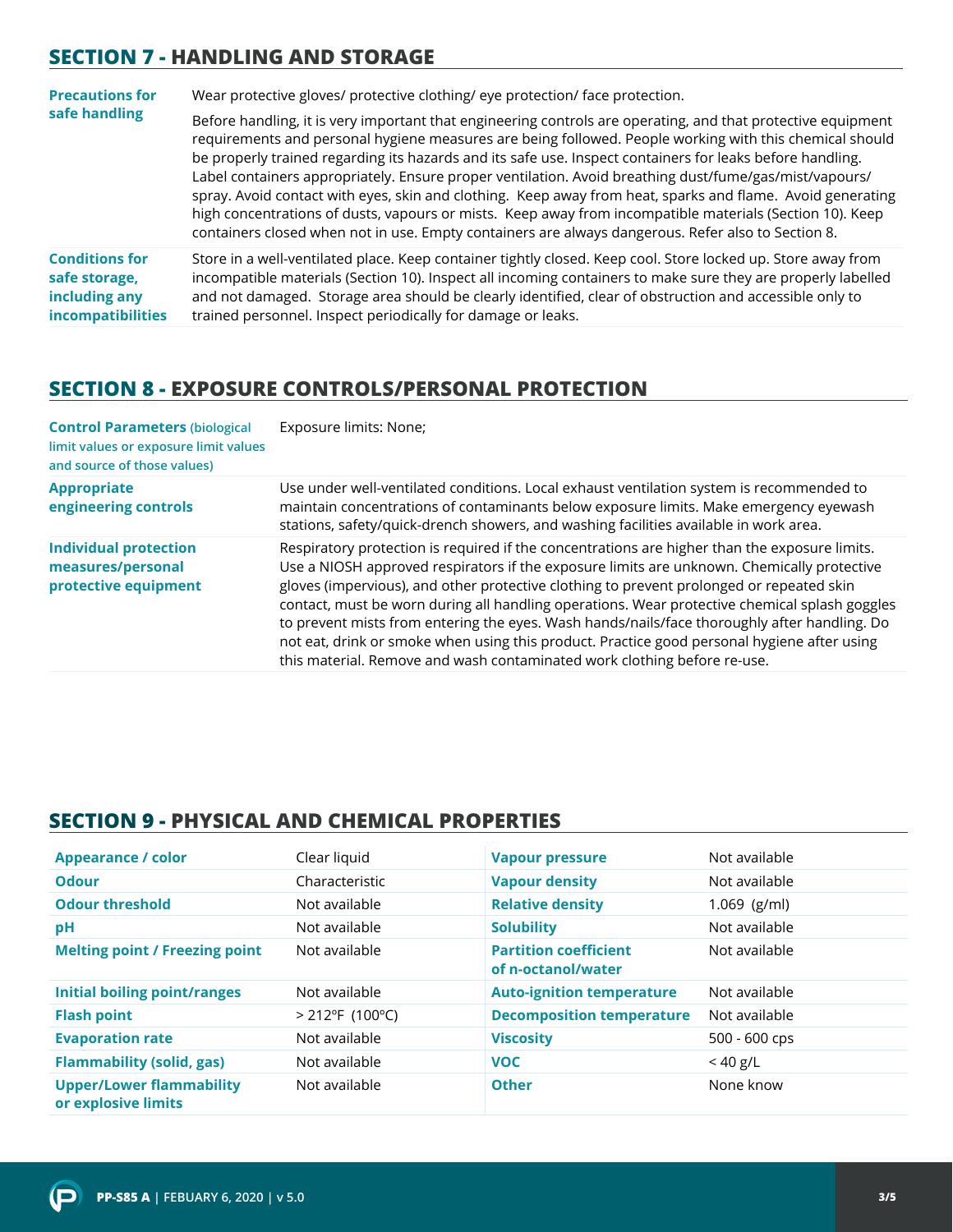# **SECTION 10 - STABILITY AND REACTIVITY**

| <b>Reactivity</b>                                                    | Does not react under the recommended storage and handling conditions prescribed. |
|----------------------------------------------------------------------|----------------------------------------------------------------------------------|
| <b>Chemical Stability</b>                                            | Stable under the recommended storage and handling conditions prescribed.         |
| <b>Possibility of hazardous reactions</b>                            | None known                                                                       |
| <b>Conditions to avoid</b><br>(static discharge, shock or vibration) | None known                                                                       |
| <b>Incompatible materials</b>                                        | Oxidizing materials; etc.                                                        |
| <b>Hazardous decomposition products</b>                              | None known                                                                       |

#### **SECTION 11 - TOXICOLOGICAL INFORMATION**

| <b>Information on the likely routes</b><br>of exposure (inhalation, ingestion,<br>skin and eye contact) | Causes skin irritation. Causes serious eye irritation. May cause an allergic skin reaction.<br>Harmful if inhaled. May cause allergy or asthma symptoms or breathing difficulties if<br>inhaled. May cause respiratory irritation.                                                                                                                                                                                                                                                        |
|---------------------------------------------------------------------------------------------------------|-------------------------------------------------------------------------------------------------------------------------------------------------------------------------------------------------------------------------------------------------------------------------------------------------------------------------------------------------------------------------------------------------------------------------------------------------------------------------------------------|
| <b>Symptoms related to the</b><br>physical, chemical and<br>toxicological characteristics               | Skin irritation, redness, stinging, pain; Eye irritation, redness, tearing; Respiratory tract<br>irritation, coughing, shortness of breath, dizziness, drowsiness, nausea and headaches.                                                                                                                                                                                                                                                                                                  |
| <b>Delayed and immediate effects</b><br>(chronic effects from short-term and<br>long-term exposure)     | Skin Sensitization - Possible; Respiratory Sensitization - Possible; Germ Cell Mutagenicity<br>- No data available; Carcinogenicity - No ingredient listed by IARC, ACGIH, NTP or OSHA;<br>Reproductive Toxicity - No data available; Specific Target Organ Toxicity - Single Expo-<br>sure - Possible; Specific Target Organ Toxicity - Repeated Exposure - No data available;<br>Aspiration Hazard - No data available; Health Hazards Not Otherwise Classified - No data<br>available. |

**Numerical measures of toxicity (ATE; LD<sub>50</sub> & LC<sub>50</sub>)** None;

#### **SECTION 12 - ECOLOGICAL INFORMATION**

| <b>Ecotoxicity</b> (aquatic and terrestrial information) | No data available for this product |
|----------------------------------------------------------|------------------------------------|
| <b>Persistence and degradability</b>                     | No data available                  |
| <b>Bioaccumulative potential</b>                         | No data available                  |
| <b>Mobility in soil</b>                                  | No data available.                 |
| <b>Other adverse effects</b>                             | No data available.                 |
|                                                          |                                    |

# **SECTION 13 - DISPOSAL CONSIDERATIONS**

**Information on safe handling for disposal/methods of disposal/contaminated packaging**  Dispose of contents/container into safe container in accordance with local, regional or national regulations.

# **SECTION 14 - TRANSPORT INFORMATION**

**UN number; Proper shipping name; Class(es); Packing group (PG) of the TDG Regulations:** NOT REGULATED

**UN Number; Proper shipping name; Class(es); Packing group (PG) of the IMDG (maritime):** NOT REGULATED

**UN Number; Proper shipping name; Class(es); Packing group (PG) of the IATA (air):** NOT REGULATED

**Special Precautions (transport/conveyance):** None known

**Environmental hazards (IMDG or other):** None known

**Bulk transport (usually more than 450L in capacity):** Possible